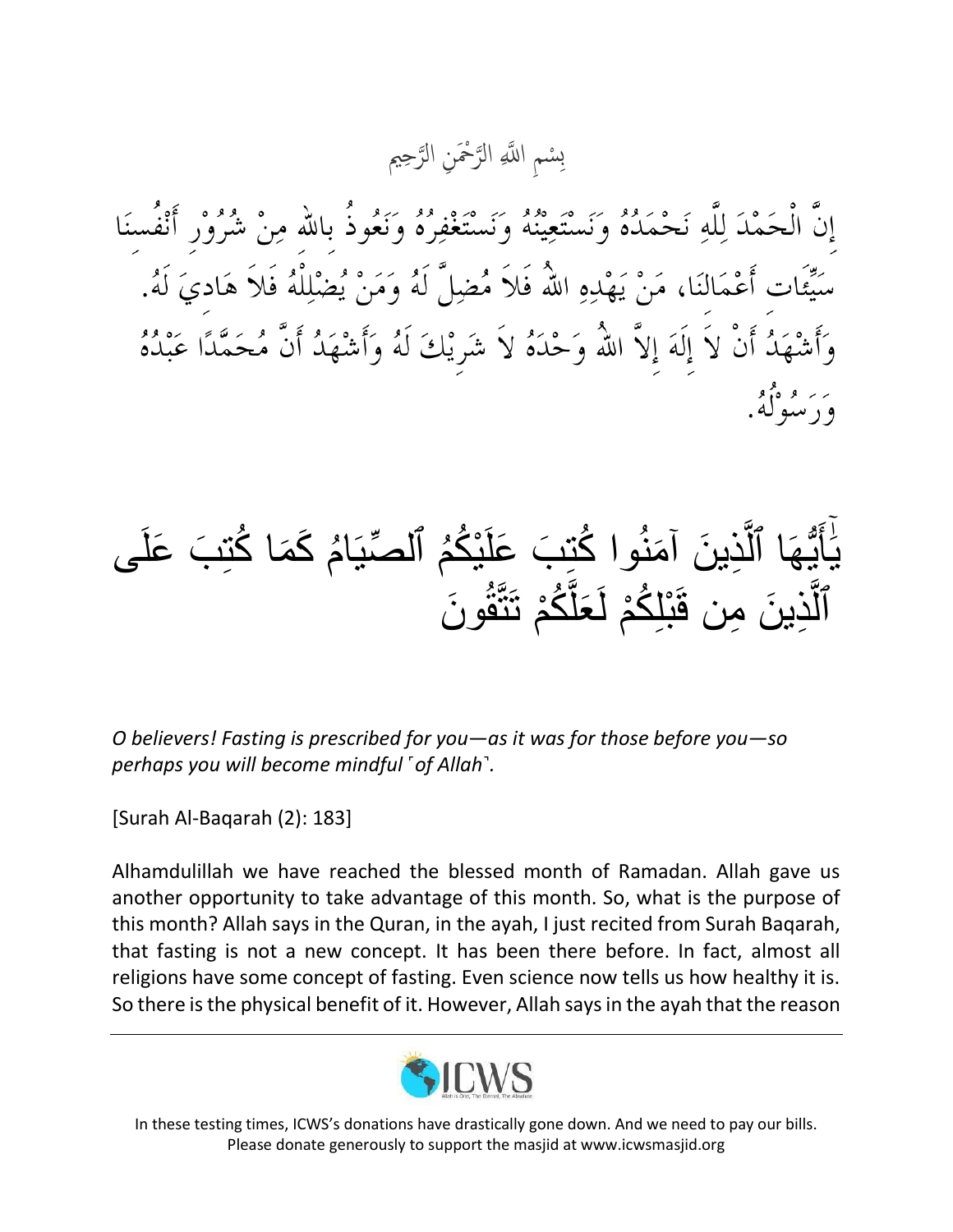it's prescribed is because we **may perhaps** attain Taqwa. So what is Taqwa? The word Taqwa comes from the root word waqaya, which means to protect. And Taqwa is to protect ourselves by always being mindful of Allah. Whether it's his fear or the mindfulness of HIM, which in turn protects us from sins. In this month, Allah creates an environment which makes it easy for us to attain Taqwa. However, Allah says perhaps, which means it's not a guarantee and it's His wish whom he grants it. So, how do we increase our chances of attaining Taqwa?

- 1. Be sincere. Realize the power of La Ilaha Illah, there is no God but Allah. And that we are created to worship him.
- 2. Improve the quality of fasting. Learn its ruling and try to perfect your fast, both physically and spiritually. How do you become a better person and Muslim?
- 3. Increase and perfect your salah.
- 4. Increase the recitation of the Quran, both from pure recitation perspective as well as understanding the Quran.
- 5. Finally, increase your donations. Remember every reward in Ramadan is increased 10 folds.

May Allah give us the ability to take full advantage of this month.

أَقُولُ قَوْلِي هَذَا، وَأَسْتَغْفِرُ اللَّهَ لِيَ وَلَكُمْ وِلسَائِرِ الْمُسْلِمِينِ ، فَاسْتَغْفِرُوهُ، إِنَهُ هُوَ الْغَفُورُ الرَّحِيمُ.

**Sit Down**

بِسْمِ اللَّهِ، والْحَمْدُ لِلَّهِ، والصَّلَاةُ والسَّلَامُ عَلَى رَسُولِ اللَّهِ، صَلَّى اللَّهُ عَلَيْهِ وسَلَمَ.



In these testing times, ICWS's donations have drastically gone down. And we need to pay our bills. Please donate generously to support the masjid at www.icwsmasjid.org